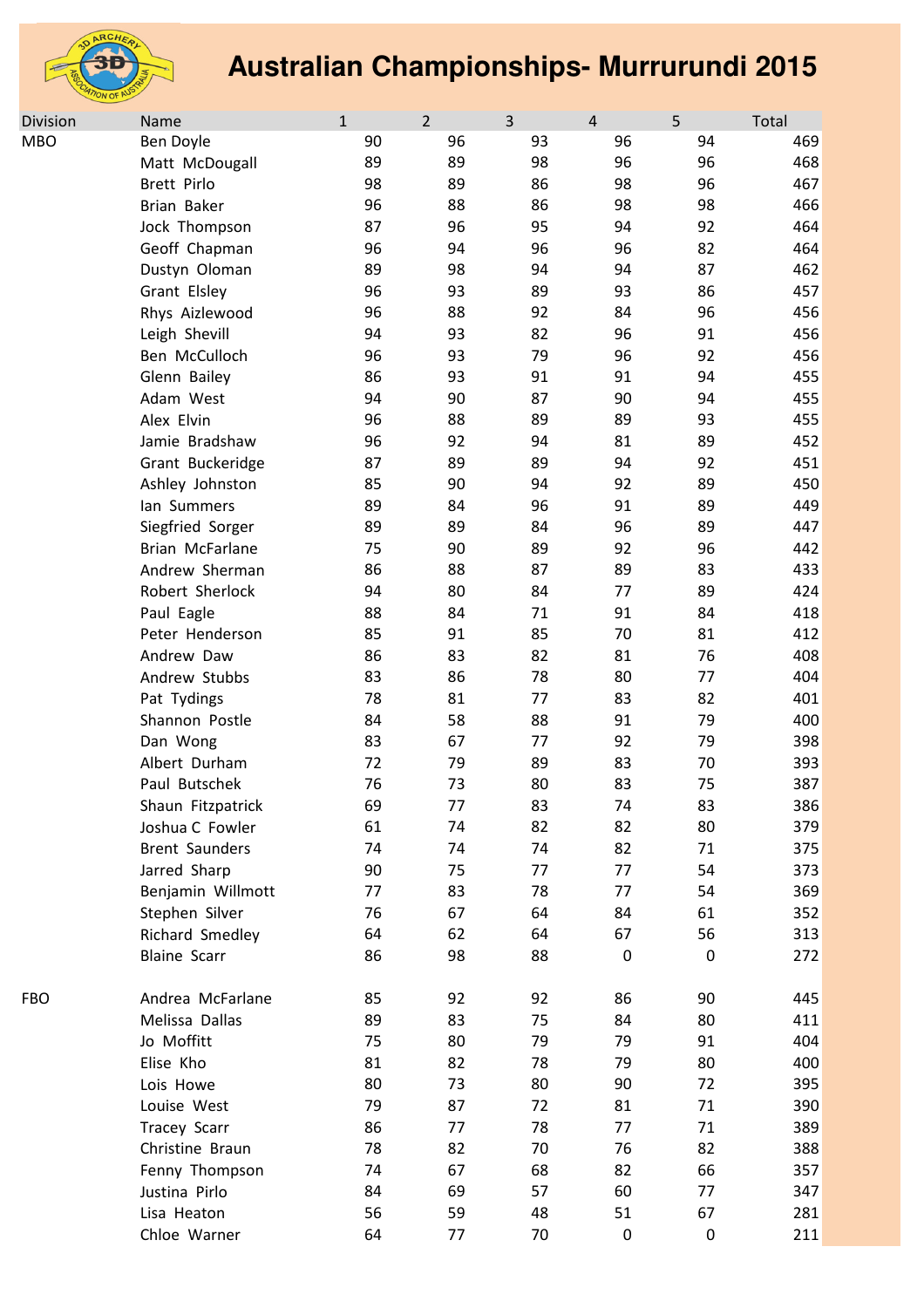

| <b>MBR</b> | Michael Welk        | 98 | 93  | 92 | 100       | 87               | 470 |
|------------|---------------------|----|-----|----|-----------|------------------|-----|
|            | Chad McDougall      | 87 | 91  | 94 | 96        | 94               | 462 |
|            | Walter Dreyer       | 87 | 89  | 96 | 96        | 90               | 458 |
|            | Josh Radoll         | 91 | 100 | 90 | 84        | 93               | 458 |
|            | Andrew Robinson     | 92 | 89  | 93 | 88        | 92               | 454 |
|            | Tony Brezic         | 94 | 89  | 91 | 91        | 83               | 448 |
|            | Greg Scott          | 96 | 83  | 98 | 89        | 79               | 445 |
|            | Andrew Azzopardi    | 87 | 87  | 96 | 89        | 86               | 445 |
|            | Ryan Corner         | 88 | 91  | 87 | 92        | 87               | 445 |
|            | Darrin Hogan        | 94 | 94  | 87 | 87        | 77               | 439 |
|            | Damien Foster       | 89 | 87  | 91 | 84        | 87               | 438 |
|            | Scott Hinton        | 87 | 91  | 83 | 91        | 80               | 432 |
|            | Joshua M Smith      | 85 | 86  | 87 | 88        | 85               | 431 |
|            | Nick Harvey         | 84 | 94  | 87 | 89        | 71               | 425 |
|            | Jason Sleep         | 81 | 91  | 87 | 79        | 81               | 419 |
|            | Colin Keene         | 81 | 87  | 70 | 90        | 83               | 411 |
|            | Phil Webb           | 85 | 84  | 80 | 69        | 70               | 388 |
|            | Robert Vayro        | 64 | 70  | 88 | 77        | 83               | 382 |
|            | Chris Leonard       | 64 | 70  | 77 | 59        | 82               | 352 |
|            | Shannon Davis       | 74 | 68  | 73 | $\pmb{0}$ | $\boldsymbol{0}$ | 215 |
| <b>FBR</b> | Jenette Harvey      | 80 | 79  | 94 | 80        | 94               | 427 |
|            | Tracy Redgrove      | 71 | 96  | 92 | 94        | 72               | 425 |
|            | Lisa Zwaans         | 82 | 90  | 80 | 89        | 83               | 424 |
|            | Elva Smith          | 88 | 79  | 84 | 72        | 81               | 404 |
|            | Kellie Ellen        | 74 | 69  | 81 | 83        | 82               | 389 |
|            | Rosemary Walker     | 72 | 72  | 72 | 85        | 82               | 383 |
|            | Joanne Salerno      | 74 | 75  | 61 | 72        | 87               | 369 |
|            | Tanya Fitzpatrick   | 69 | 86  | 74 | 73        | 61               | 363 |
|            | Mary jane Porter    | 77 | 57  | 72 | 72        | 73               | 351 |
| <b>MBF</b> | Mike Lainchbury     | 88 | 89  | 92 | 87        | 86               | 442 |
|            | Johan Boshoff       | 81 | 89  | 84 | 80        | 87               | 421 |
|            | Jayden Callon       | 75 | 89  | 90 | 81        | 83               | 418 |
|            | Dwayne Callon       | 77 | 71  | 78 | 69        | 74               | 369 |
|            | Ron Green           | 79 | 54  | 74 | 67        | 58               | 332 |
| FBF        | Joanne Bogie        | 82 | 92  | 77 | 89        | 89               | 429 |
|            | Tracey Warner       | 94 | 78  | 78 | 80        | 84               | 414 |
|            | Sharlene Carr       | 69 | 64  | 63 | 67        | 75               | 338 |
|            | Leigh Webb          | 64 | 81  | 54 | 56        | 48               | 303 |
| <b>MCU</b> | Matt Hatch          | 83 | 88  | 84 | 79        | 81               | 415 |
|            | Ron Scott           | 82 | 74  | 87 | 67        | 69               | 379 |
|            | James Dowson        | 67 | 77  | 65 | 64        | 71               | 344 |
|            | <b>Brian Turner</b> | 58 | 75  | 67 | 66        | 61               | 327 |
|            | Paul Lovelock       | 71 | 76  | 84 | $\pmb{0}$ | $\boldsymbol{0}$ | 231 |
| <b>FBU</b> | Gaynor Boyd         | 80 | 74  | 92 | 71        | 76               | 393 |
|            | Wendi Murrell       | 67 | 75  | 70 | 74        | 69               | 355 |
|            | Bec Hatch           | 77 | 61  | 60 | 77        | 74               | 349 |
|            | Bernadette Teelow   | 58 | 72  | 66 | 62        | 54               | 312 |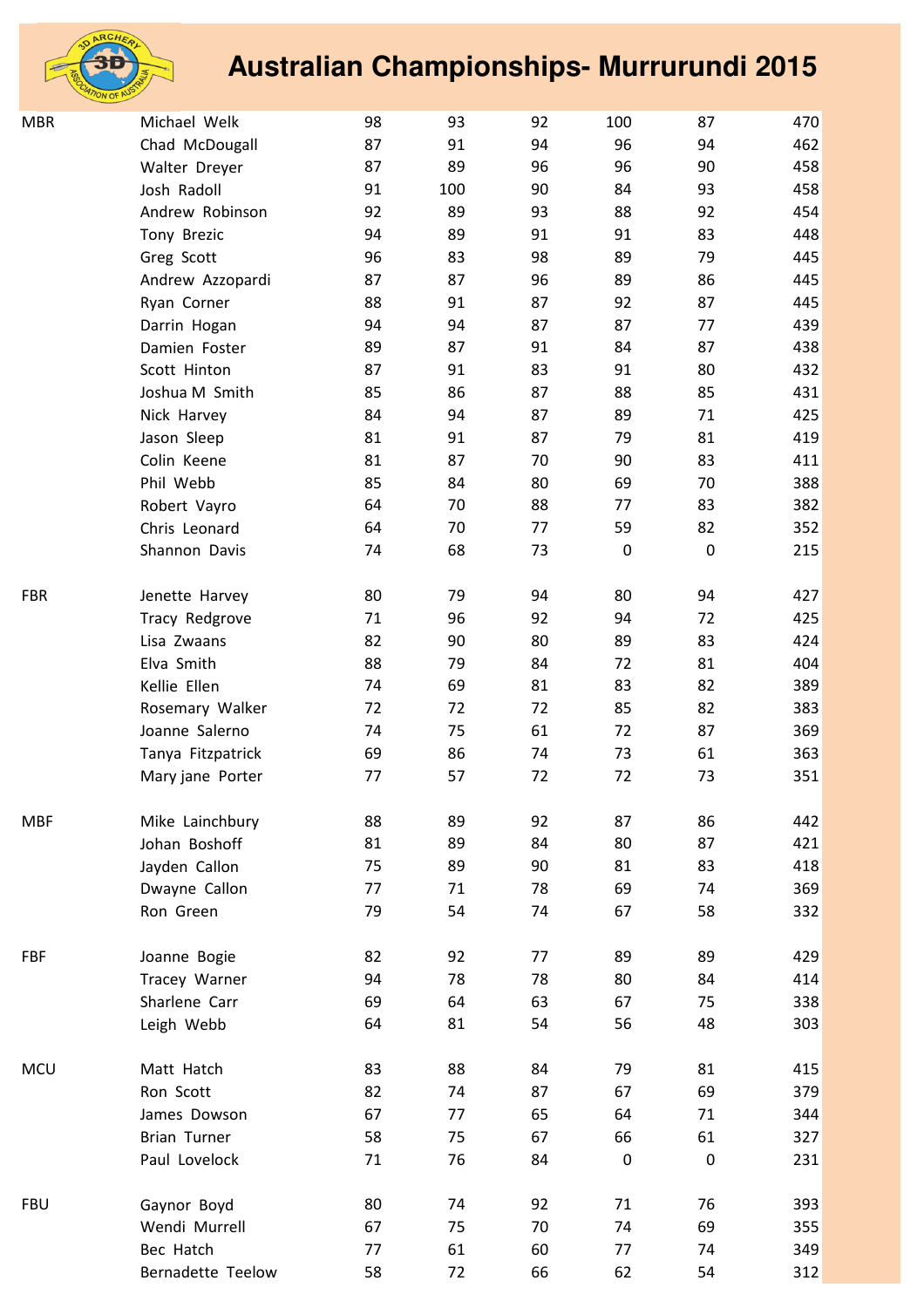

| <b>RU</b>   | Mike Savage         | 89 | 87 | 72 | 80 | 74 | 402 |
|-------------|---------------------|----|----|----|----|----|-----|
|             | Estelle Boshoff     | 71 | 73 | 67 | 73 | 61 | 345 |
|             | <b>Bill Watson</b>  | 57 | 72 | 79 | 71 | 65 | 344 |
|             | David Unwin         | 65 | 72 | 67 | 80 | 51 | 335 |
|             | Glenys Allen        | 79 | 66 | 38 | 72 | 79 | 334 |
|             | Meredith Moate      | 57 | 53 | 49 | 38 | 49 | 246 |
| <b>TRAD</b> | Dave Baker          | 67 | 77 | 72 | 79 | 73 | 368 |
|             | Mark Southwell      | 53 | 76 | 76 | 71 | 51 | 327 |
|             | Greg Allen          | 66 | 78 | 72 | 63 | 43 | 322 |
|             | Niels Thiilen       | 41 | 67 | 61 | 72 | 56 | 297 |
|             | Gary Penshorn       | 41 | 46 | 66 | 73 | 52 | 278 |
|             | Bernie Hayne        | 59 | 49 | 65 | 41 | 58 | 272 |
|             | Michael O'Neil      | 75 | 33 | 60 | 63 | 40 | 271 |
|             | Troy O'Doherty      | 51 | 48 | 59 | 56 | 38 | 252 |
|             | Steve Heaton        | 56 | 46 | 35 | 49 | 52 | 238 |
|             | Penny O'Doherty     | 18 | 33 | 48 | 20 | 23 | 142 |
| <b>MSR</b>  | <b>Brian Miller</b> | 94 | 96 | 91 | 94 | 93 | 468 |
|             | Christopher Smith   | 87 | 92 | 98 | 89 | 98 | 464 |
|             | Steve McNicholl     | 84 | 92 | 94 | 92 | 86 | 448 |
|             | Mark Wilcher        | 86 | 90 | 85 | 87 | 98 | 446 |
|             | Owen Kirkman        | 94 | 91 | 89 | 80 | 91 | 445 |
|             | Peter Levick        | 83 | 89 | 95 | 88 | 89 | 444 |
|             | John Woods          | 94 | 91 | 92 | 84 | 81 | 442 |
|             | Robert McBride      | 87 | 82 | 83 | 89 | 92 | 433 |
|             | Stephen Coughran    | 74 | 91 | 85 | 92 | 87 | 429 |
|             | Jon Purkiss         | 92 | 79 | 88 | 76 | 86 | 421 |
|             | Ocky Blignaught     | 66 | 77 | 84 | 79 | 92 | 398 |
|             | Cordell McGuire     | 65 | 87 | 84 | 69 | 93 | 398 |
|             | Garnett Minns       | 83 | 74 | 74 | 86 | 69 | 386 |
|             | Colin Reichel       | 62 | 92 | 66 | 74 | 87 | 381 |
|             | Mike Elvin          | 66 | 70 | 85 | 81 | 72 | 374 |
|             | Brett Carn          | 70 | 71 | 83 | 75 | 75 | 374 |
|             | Paul Walker         | 90 | 67 | 77 | 62 | 77 | 373 |
|             | Gary Young          | 86 | 89 | 80 | 63 | 46 | 364 |
|             | Elvie Purkiss       | 71 | 82 | 73 | 72 | 49 | 347 |
| <b>SMC</b>  | Ron Cornish         | 88 | 83 | 91 | 86 | 84 | 432 |
|             | Tom Hancock         | 88 | 86 | 78 | 87 | 87 | 426 |
|             | John Ski            | 89 | 69 | 69 | 87 | 93 | 407 |
|             | Allan Park          | 71 | 76 | 91 | 76 | 92 | 406 |
|             | Garry Dawson        | 82 | 80 | 87 | 84 | 72 | 405 |
|             | Rod Shorten         | 91 | 86 | 59 | 87 | 78 | 401 |
|             | Lyall Lainchbury    | 76 | 78 | 65 | 89 | 64 | 372 |
|             | Warren McPherson    | 74 | 76 | 74 | 75 | 67 | 366 |
|             | Jack Carney         | 77 | 69 | 74 | 71 | 70 | 361 |
|             | Cedric Hawkins      | 74 | 64 | 67 | 79 | 71 | 355 |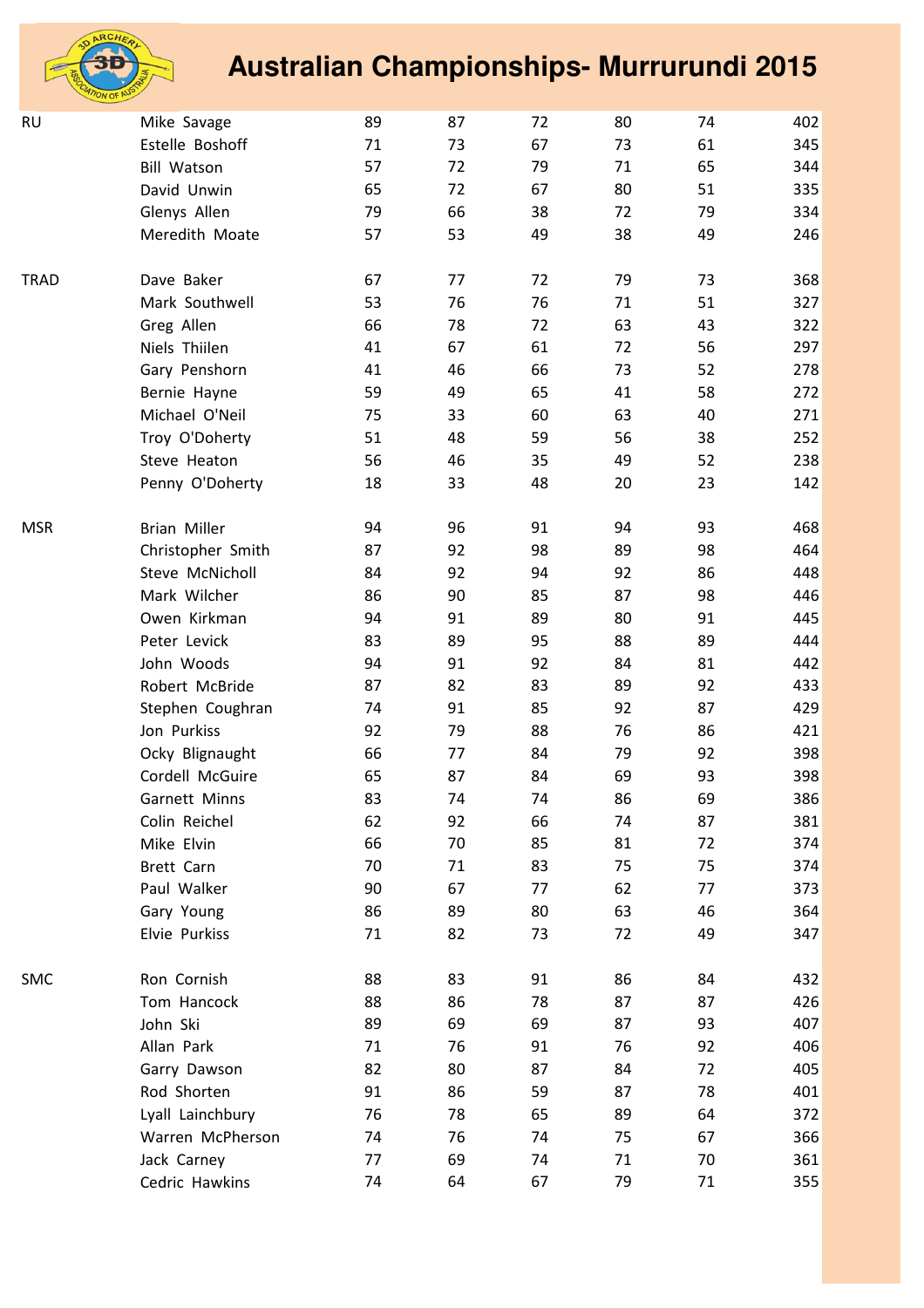

| АНС      | Jacob Gasparovski | 94  | 98 | 98          | 92               | 96               | 478 |
|----------|-------------------|-----|----|-------------|------------------|------------------|-----|
|          | Jake Collins      | 93  | 96 | 96          | 93               | 96               | 474 |
|          | Raymond Knight    | 100 | 98 | 96          | 85               | 94               | 473 |
|          | Steven Shorten    | 96  | 96 | 93          | 90               | 96               | 471 |
|          | Mike Lennon       | 93  | 94 | 93          | 96               | 91               | 467 |
|          | Jamie Gilroy      | 98  | 96 | 92          | 94               | 87               | 467 |
|          | lan Ferguson      | 93  | 93 | 96          | 87               | 94               | 463 |
|          | Ryan Donoghue     | 84  | 96 | 89          | 92               | 96               | 457 |
|          | William Ellen     | 98  | 92 | 87          | 94               | 86               | 457 |
|          | Luke Collins      | 98  | 87 | 91          | 89               | 89               | 454 |
|          | John Mollema      | 90  | 93 | 91          | 91               | 86               | 451 |
|          | Danial Mumberson  | 88  | 87 | 88          | 94               | 92               | 449 |
|          | Nathan Kennedy    | 89  | 91 | 86          | 82               | 96               | 444 |
|          | Raymond Bishop    | 85  | 96 | 85          | 82               | 92               | 440 |
|          | Andrew Avard      | 85  | 86 | 86          | 96               | 86               | 439 |
|          | Peter Bush        | 89  | 83 | 87          | 94               | 80               | 433 |
|          | James Cooze       | 78  | 89 | 87          | 84               | 94               | 432 |
|          | Matt Hare         | 83  | 87 | 84          | 92               | 84               | 430 |
|          | James Bush        | 87  | 79 | 96          | 81               | 86               | 429 |
|          | Mark Watson       | 82  | 90 | 84          | 81               | 91               | 428 |
|          | David Sell        | 94  | 82 | 73          | 89               | 84               | 422 |
|          | Nathan Murrell    | 89  | 96 | 93          | 76               | 68               | 422 |
|          | Rob Dalziel       | 82  | 81 | 90          | 82               | 81               | 416 |
|          | Trevor Evans      | 81  | 81 | 80          | 85               | 89               | 416 |
|          | Michael McRae     | 91  | 74 | 64          | 90               | 87               | 406 |
|          | Chris Cook        | 90  | 85 | 84          | 56               | 86               | 401 |
|          | Chris Wakely      | 74  | 75 | 86          | 84               | 81               | 400 |
|          | Jason Johnston    | 89  | 82 | 80          | 76               | 71               | 398 |
|          | Colin Middleton   | 69  | 88 | 75          | 87               | 76               | 395 |
|          | Kim Harvey        | 77  | 77 | 74          | 75               | 85               | 388 |
|          | Warren Lovering   | 81  | 75 | 87          | $\pmb{0}$        | $\pmb{0}$        | 243 |
|          | Aiden Donnelly    | 78  | 77 | 83          | 0                | $\boldsymbol{0}$ | 238 |
|          | Lachlan Scott     | 89  | 18 | $\mathbf 0$ | $\boldsymbol{0}$ | $\mathbf 0$      | 107 |
| FHC      | Jaz Williams      | 94  | 87 | 92          | 87               | 84               | 444 |
|          | Vicki Mollema     | 85  | 87 | 92          | 94               | 82               | 440 |
|          | Sharyn Dick       | 79  | 69 | 87          | 98               | 82               | 415 |
|          | Bernadette Hardes | 74  | 82 | 80          | 87               | 87               | 410 |
|          | Katrina Lovering  | 85  | 61 | 84          | 91               | 88               | 409 |
|          | Kelly O'Meara     | 83  | 77 | 74          | 81               | 84               | 399 |
|          | Julie Evans       | 70  | 70 | 74          | 71               | 52               | 337 |
|          | Donna Gilroy      | 52  | 54 | 73          | 64               | 85               | 328 |
|          | Katrina Watson    | 54  | 46 | 46          | 56               | 61               | 263 |
|          | Nicole Moyle      | 35  | 54 | 28          | $\boldsymbol{0}$ | $\mathbf 0$      | 117 |
| YMR13-14 | Callum Scarr      | 94  | 87 | 89          | 76               | 79               | 425 |
|          | Terry Braun       | 89  | 71 | 89          | 81               | 84               | 414 |
|          | Mackenzie Moffitt | 74  | 77 | 90          | 85               | 75               | 401 |
|          | Haylee Murrell    | 86  | 85 | 58          | 68               | 79               | 376 |
|          | Cooper Macalpine  | 72  | 70 | 66          | 79               | 62               | 349 |
|          |                   |     |    |             |                  |                  |     |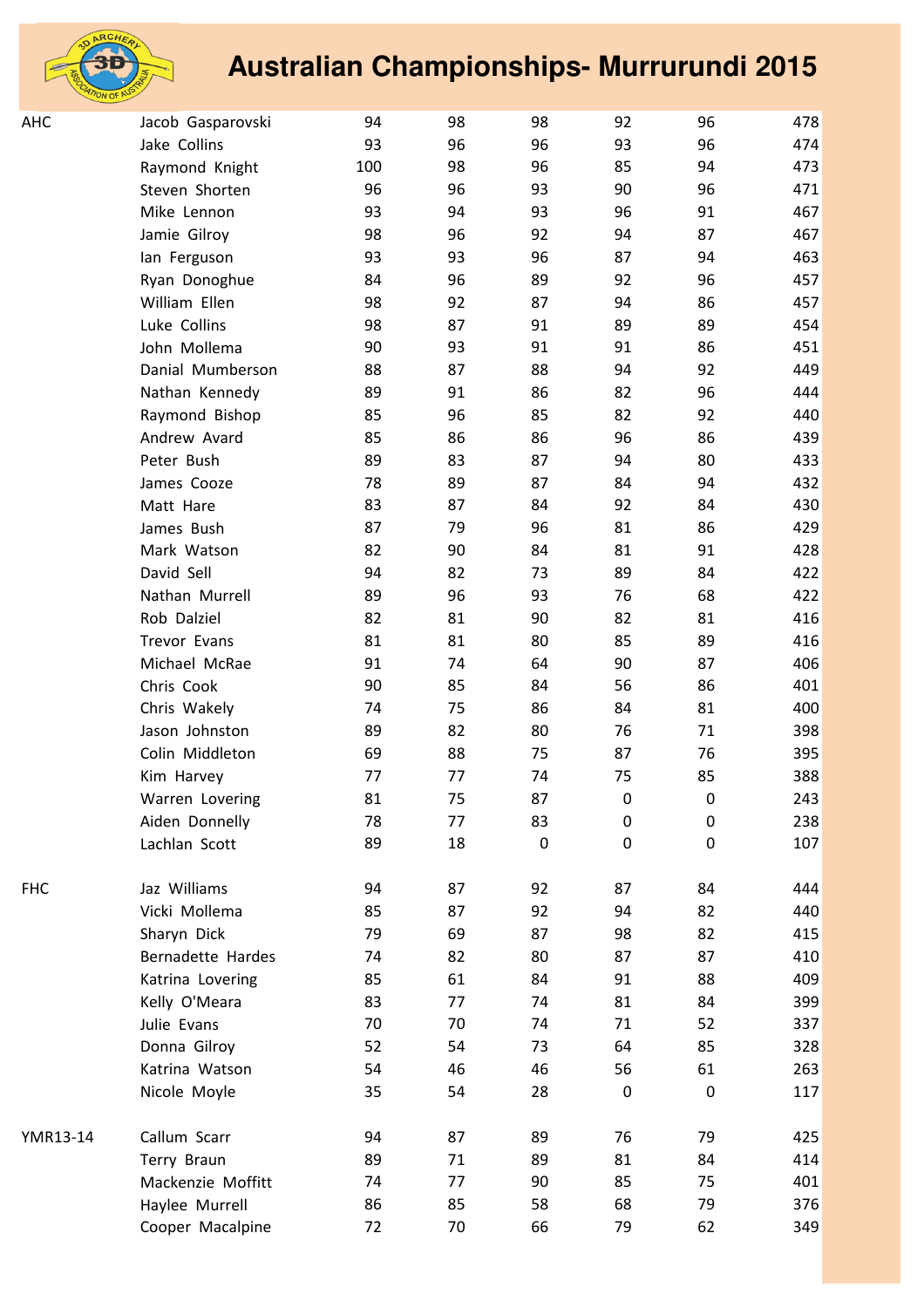

| YMR15-17    | Remy Leonard         | 92 | 98 | 96          | 93               | 90               | 469 |
|-------------|----------------------|----|----|-------------|------------------|------------------|-----|
|             | Isaac Scarr          | 94 | 90 | 89          | 96               | 96               | 465 |
|             | Liam Crawford        | 98 | 90 | 81          | 94               | 91               | 454 |
|             | Lewis Heaton         | 86 | 87 | 91          | 90               | 92               | 446 |
|             | Darcy Malone         | 82 | 89 | 86          | 91               | 85               | 433 |
|             | Ethan Brown          | 73 | 82 | 77          | 88               | 83               | 403 |
|             | Brendan Hogan        | 57 | 81 | 86          | 88               | 77               | 389 |
|             |                      |    |    |             |                  |                  |     |
| YF          | Jessica Lovering     | 96 | 96 | 94          | 94               | 96               | 476 |
|             | Mikala Shevill       | 98 | 96 | 92          | 83               | 94               | 463 |
|             | Kristin Butcher      | 88 | 92 | 94          | 84               | 92               | 450 |
|             | Georgia Carr         | 81 | 80 | 75          | 86               | 89               | 411 |
|             | Thalia Earl          | 91 | 71 | 68          | 76               | 84               | 390 |
|             | Sarah Keene          | 75 | 34 | 68          | 80               | 76               | 333 |
|             | Bridget Ryan         | 56 | 61 | 50          | 54               | 75               | 296 |
|             | Emily Ferguson       | 35 | 65 | 57          | 59               | 48               | 264 |
|             | Claire Gilroy        | 74 | 72 | 57          | 55               | $\pmb{0}$        | 258 |
|             | Jazmin Gothard       | 62 | 59 | 52          | $\pmb{0}$        | $\pmb{0}$        | 173 |
| YU          | Nick Rowe            | 49 | 74 | 69          | 73               | 79               | 344 |
|             | Brodie Hatch         | 72 | 48 | 65          | 65               | 78               | 328 |
|             | Grace Lovering       | 38 | 64 | 65          | 47               | 84               | 298 |
|             | Luke Hayes           | 53 | 67 | 48          | 44               | 73               | 285 |
|             | Harrison Blake       | 50 | 38 | 44          | 60               | 51               | 243 |
| <b>CUBA</b> | Drew Orton           | 98 | 92 | 96          | 96               | 100              | 482 |
|             | Jackson Daw          | 94 | 96 | 100         | 90               | 98               | 478 |
|             | Tommy Hawkins        | 85 | 96 | 88          | 100              | 96               | 465 |
|             | Cody Biffin          | 91 | 85 | 83          | 92               | 90               | 441 |
|             | Alex Watson          | 84 | 90 | 90          | 89               | 84               | 437 |
|             | Roland West          | 86 | 92 | 81          | 86               | 88               | 433 |
|             | Lachlan Robinson     | 82 | 77 | 82          | 84               | 86               | 411 |
|             | Marshall West        | 77 | 76 | 80          | 87               | 81               | 401 |
|             | Lachlan Cone         | 71 | 65 | 71          | 60               | 73               | 340 |
|             | Zac Shorten          | 41 | 64 | 61          | 70               | 76               | 312 |
|             | <b>Brodie Stubbs</b> | 64 | 75 | $\mathbf 0$ | 75               | 66               | 280 |
|             | Charlie Hare         | 38 | 61 | 54          | 56               | 33               | 242 |
| <b>CUBU</b> | Jamie Hatch          | 52 | 64 | 57          | 69               | 72               | 314 |
|             | Emylie Murrell       | 67 | 48 | 51          | 56               | 70               | 292 |
|             | Ehan Boshoff         | 61 | 47 | 60          | 60               | 63               | 291 |
|             | Jack Williams        | 59 | 64 | 50          | 53               | 60               | 286 |
|             | Georgia Ferguson     | 69 | 38 | 48          | 51               | 46               | 252 |
|             | Seton O'Doherty      | 43 | 48 | 38          | 50               | 33               | 212 |
|             | Jean Boshoff         | 43 | 31 | 46          | 53               | 31               | 204 |
|             | Kaytlyn Murrell      | 66 | 44 | 48          | $\boldsymbol{0}$ | $\boldsymbol{0}$ | 158 |
|             | Josie Hatch          | 25 | 13 | 15          | 28               | 20               | 101 |